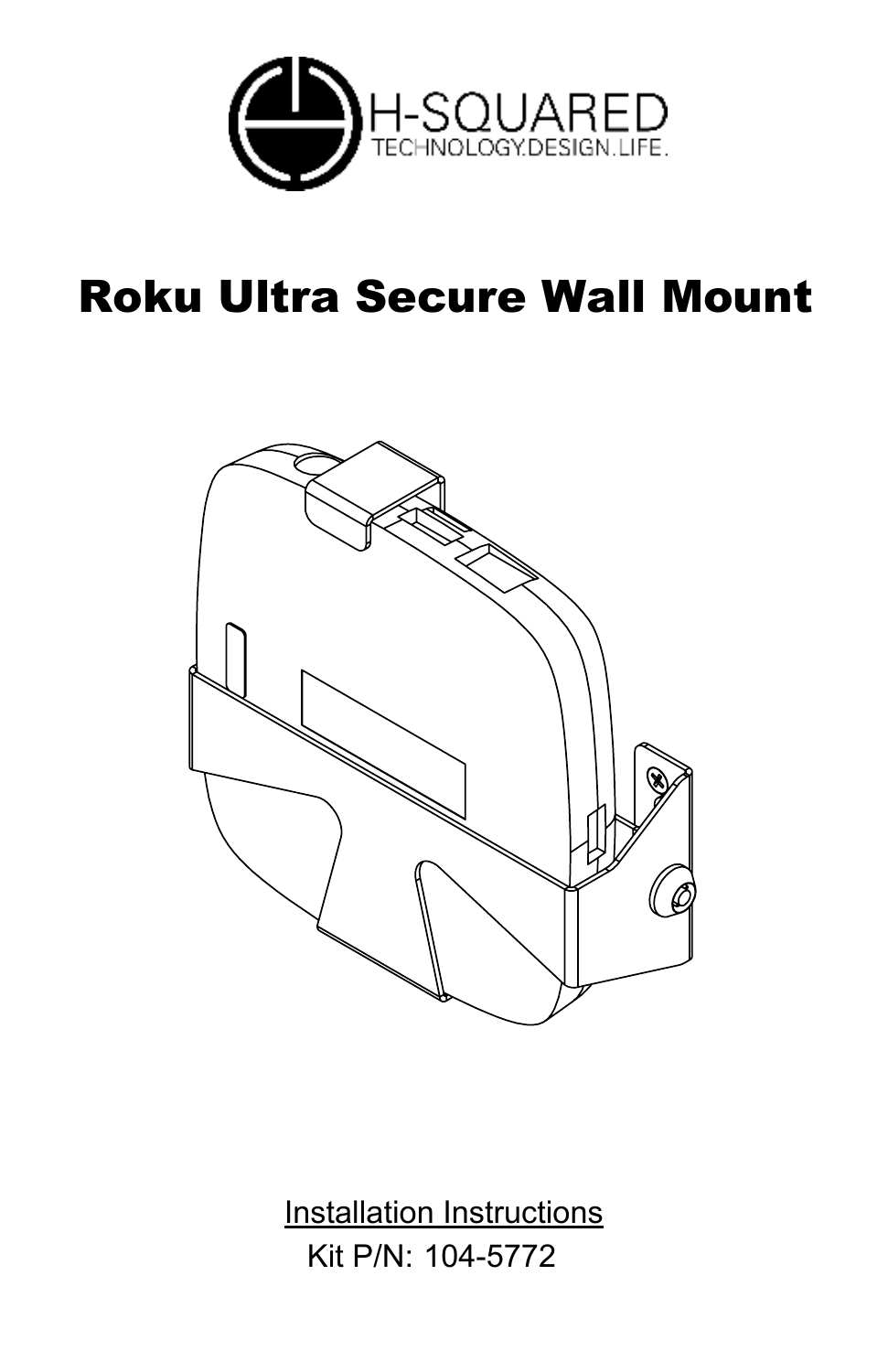# **Kit Contents**

#### **Kit Contents:**

- (1) Wall Bracket
- (1) Secure Bracket
- (1) Lock & Key

#### **Mounting Hardware:**

- (2) Flat Head Screws
- (2) Drywall Anchors

### **Wall Mount Instructions**

- Determine Location: Select appropriate location on wall. Consider cable routing and length. **Step 1**
- **Step 2** Mark Hole Positions: Hold Wall Bracket in position and mark the 2 hole positions shown below with pencil.



Install Drywall Anchor: Install one Drywall Anchor at each hole mark. Using a #2 Phillips head screwdriver press the anchor into the drywall while turning clockwise until it is seated flush with the wall. **Step 3**

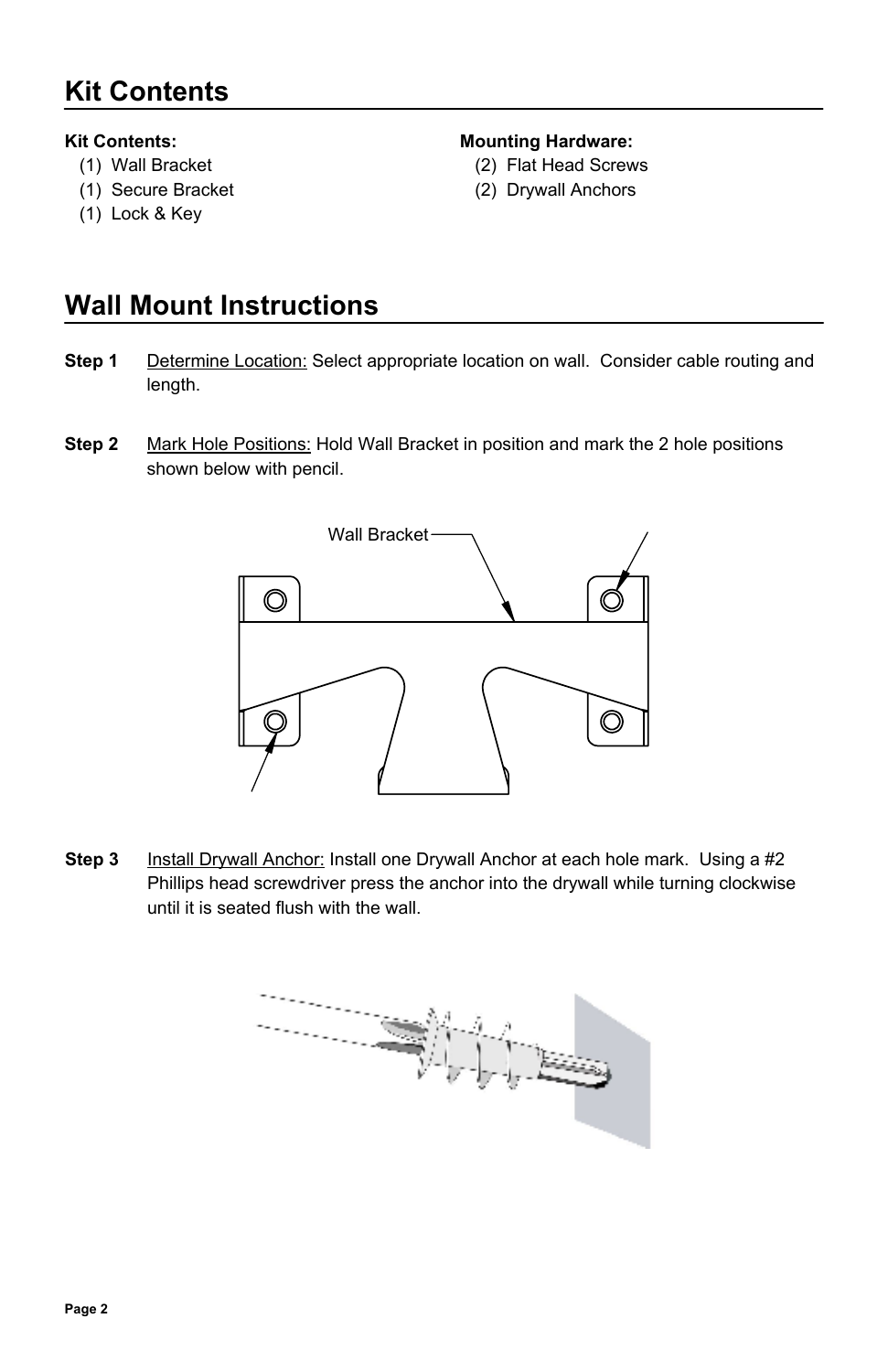**Step 4** Install Wall Bracket: Install the Wall Bracket to the wall using the 2 Flat Head Screws as shown below.



**Step 5** Install Roku: Slide the Roku down into the Wall Bracket. Be sure that the power connector is facing upwards and the Roku logo is facing away from the wall.